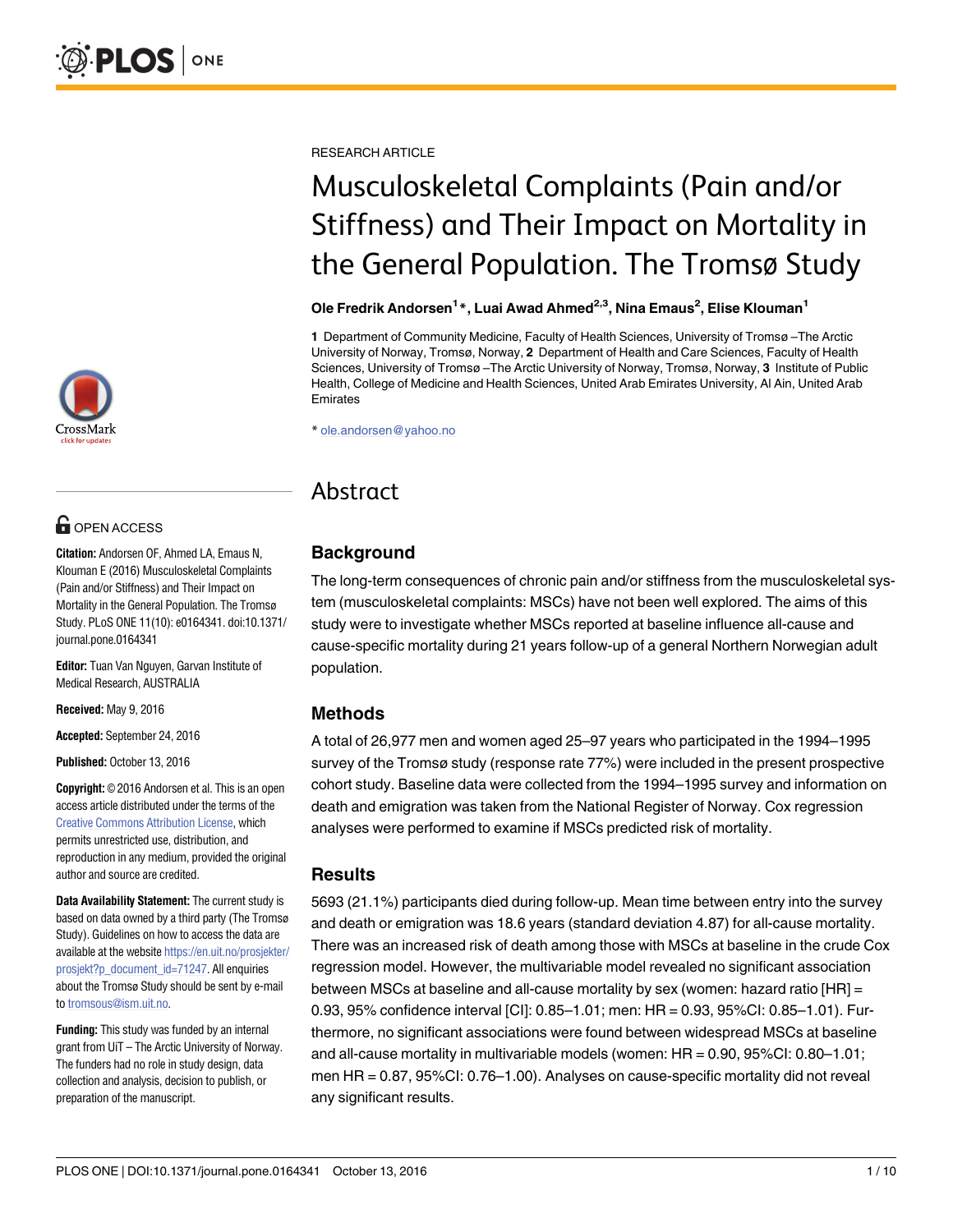<span id="page-1-0"></span>

**Competing Interests:** The authors have declared that no competing interests exist.

#### **Conclusion**

MSCs are not independently associated with increased risk of death from cardiovascular disease, cancer, or death from all causes.

# **Background**

In the Western world, chronic pain and/or stiffnessfrom the musculoskeletalsystem (musculoskeletal complaints: MSCs) are highly prevalent in all age groups  $[1-4]$ , and reports indicate an alarming increase among the younger population  $[5, 4, 6]$  $[5, 4, 6]$  $[5, 4, 6]$  $[5, 4, 6]$  $[5, 4, 6]$  $[5, 4, 6]$ . Economic consequences due to MSCs are huge and MSCs are currently receiving more attention in clinical and research settings through initiatives such as the Bone and Joint decade [\[7](#page-7-0)]. Nevertheless, about 40% of sick leave and a large proportion of disability pensions in Norway are because of MSCs [\[8](#page-7-0)], and the proportion is increasing [[9\]](#page-7-0).

Despite individual suffering and early disability, the long-term consequences of MSCs have not been well explored. In a previous cross-sectionalstudy, we reported that the prevalence of severe MSCs peaked around mid-life, in contrast to the prevalence of mild MSCs, which steadily increased with age  $[3]$  $[3]$  $[3]$ . One possible explanation for this finding is higher mortality among those reporting severe MSCs. Current knowledge on the relationship between MSCs and hard end-points is sparse and has rendered conflicting results. Some studies have indicated an increased mortality among individuals with chronic MSCs  $[10-14]$  $[10-14]$  $[10-14]$ , with the main causes of death being cardiovascular disease and cancer, whereas other studies have shown no associa-tion between MSCs and mortality [[15–19](#page-8-0)]. Both prospective and cross-sectional studies have suggested that several negative health determinants, such as smoking, mental health complaints, low educational level, and physical inactivity, are associated with MSCs [[20–23](#page-8-0), [3](#page-7-0)]. Thus, MSCs might share risk factors with known deadly diseasessuch as cardiovascular diseases and cancer [\[24,](#page-8-0) [25\]](#page-8-0), further complicating the relationship between MSCs and mortality.

In a systematic reviewfrom 2014, Smith et al concluded that the small number of studies and the heterogeneity between them made it difficult to provide a clear picture of the association between chronic pain and mortality. The authors concluded that further research should focus on how health, lifestyle, and social and psychological factors could influence this relationship in large population-based studies [[26](#page-8-0)].

Since MSCs are highly prevalent in the general population, only a small increase in mortality due to MSCs will have large impact on the total mortality rates in a community. Therefore, using data from a large prospective study of a general Northern Norwegian adult population, we aimed to investigate the association between MSCs reported at baseline and all-cause and cause-specific mortality after up to 21 years of follow-up after adjusting for several potential confounders.

# **Methods**

#### Study design

The Tromsø study is a longitudinal, population-based, multi-purpose health study carried out in the municipality of Tromsø, Northern Norway. The study currently consists of six health surveys(Tromsø 1–6); Tromsø 1 was conducted in 1974 and Tromsø 6 in 2007–2008. Data collection for Tromsø 7 is ongoing and will be complete by the end of 2016. The participation rate for all six surveys has ranged from 65% to 77% [[27\]](#page-8-0). The present analyses used the data from Tromsø 4 as baseline data. Tromsø 4 was carried out in 1994–1995 and is the largest of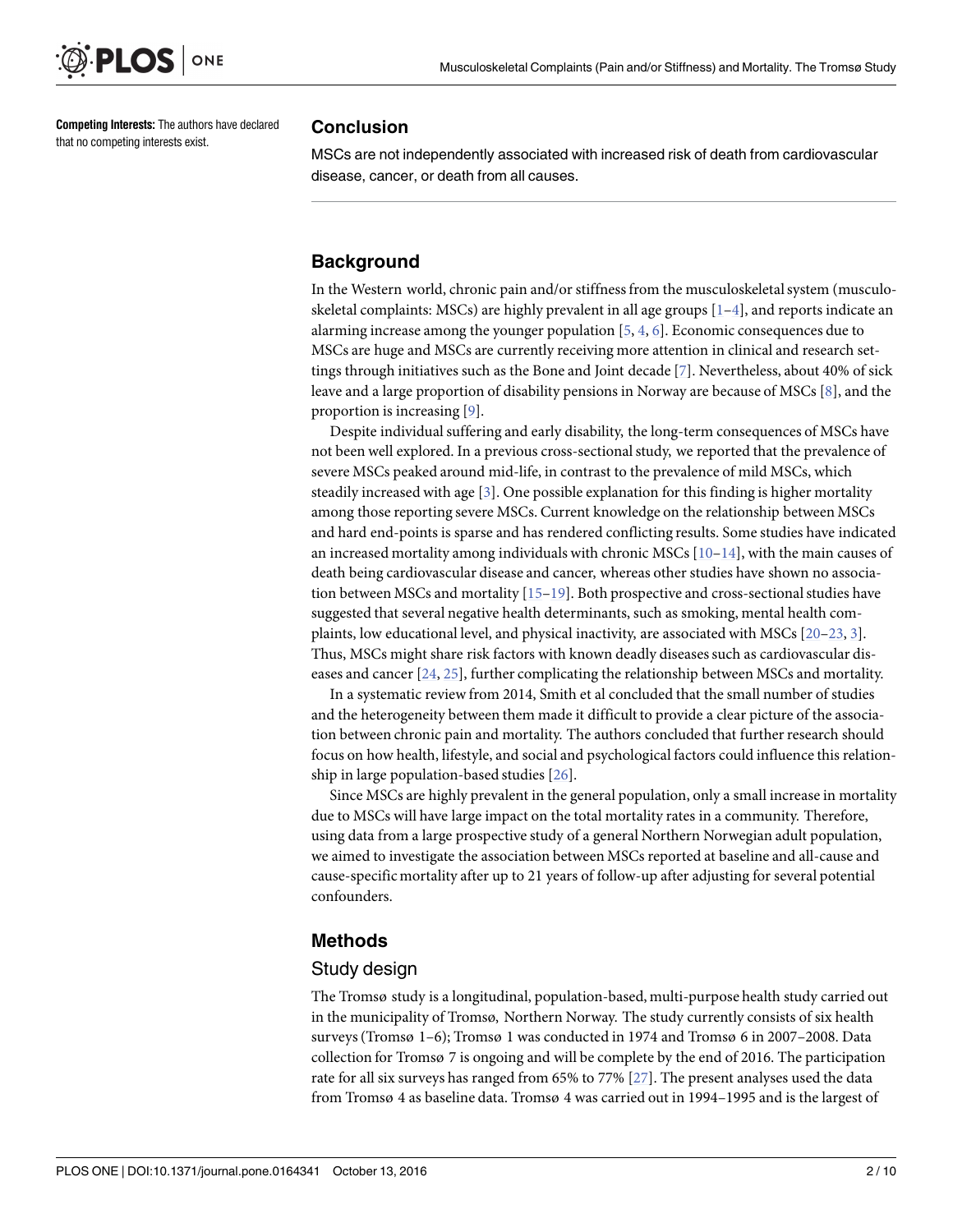<span id="page-2-0"></span>the six completed surveys. All inhabitants of Tromsø over 25 years of age ( $n = 37,558$ ) were invited to Tromsø 4, and 26,977 attended (12,865 men and 14,293 women) and were eligible for inclusion in this analysis. Excluding those who had moved out of Tromsø or died prior to attendance gave a participation rate of 77%. All participants of Tromsø 4 completed two questionnaires and attended a medical examination. The first questionnaire was sent by post with the invitation (Q1) and the second one (Q2) was completed at the time of the medical examination.

# Variables

Baseline data on age, sex, smoking status, mental health complaints, educational level, leisure time physical activity, self-reported chronic diseases(CVD, diabetes and asthma) and MSCs were taken from Q1, and data on cancer was taken from Q2. Both of the Tromsø 4 question-naires are available on the Tromsø Study's website [\(https://en.uit.no/prosjekter/prosjekt?p\\_](https://en.uit.no/prosjekter/prosjekt?p_document_id=80172) [document\\_id=80172](https://en.uit.no/prosjekter/prosjekt?p_document_id=80172))[[28\]](#page-8-0).

Based on questionnaire information, participants were categorized as current or not current smokers. Mental health complaints were assessed using the dichotomized CONOR mental health index (CONOR-MHI); CONOR-MHI *<*2.15 indicated no mental health complaints and CONOR-MHI  $\geq$ 2.15 indicated complaints such as anxiety and/or depression [[29](#page-8-0)]. Educational level was collapsed from five to two levels: <13 years and  $\geq$ 13 years of education. A four-level physical activity index (sedentary, low, moderate, and high) was computed based on the two questions on amount of light and hard physical activity level per week [[30\]](#page-8-0). Selfreported chronic diseasesincluded cardiovascular disease, diabetes, asthma, and cancer, and participants were categorized as having chronic disease if they reported one or more of these.

The screening question for MSCs was: "Have you during the last year suffered from pain and/or stiffnessin muscles and joints that have lasted continuously for at least 3 months?" (yes/no). At the medical examination, participants who answered "yes" to this question were asked to indicate which of the following body regions were affected: neck/shoulder, arm, upper back, lumbar back, chest/stomach, and hip/leg. Participants were categorized as having widespread MSCs if they reported pain and/or stiffness for at least 3 months during the past year in all of the following regions: the axial skeleton (neck/shoulder, upper back, or lumbar back), above the waist (neck/shoulder, arm, upper back, or chest/stomach), and below the waist (lumbar back or hip/leg) [\[31](#page-8-0)]. Weight and height were also measured during the medical examination, with participants wearing light clothing and without shoes, and these measurements were used to calculate body mass index (BMI).

The outcome variables were all-cause mortality and cause-specific mortality. Information on date of death and emigration date was collected via record linkage to the National Register of Norway using the national personal identification number. Information on cause of death was collected from the National Cause of Death Registry also using the national personal identification number, and recorded according to the International Classification of Diseases, 9<sup>th</sup> Revision (ICD-9) until 31 December 1995 and according to the International Classification of Diseases, 10<sup>th</sup> Revision (ICD-10) thereafter. Causes of death were categorized as "cardiovascular disease death" (ICD-9 codes: 390–459; ICD-10 codes: I00-99) or "cancer death" (ICD-9 codes: 140–239, and ICD-10 codes: C00-97). Information on all-cause mortality was updated until 17 October 2015 and cause-specific mortality was updated until 31 December 2012. After the linkage processes, participants were made anonymous.

#### **Statistics**

Participants were followed from the time of entry into Tromsø 4 until death, date of emigration, or the end of follow-up (17 October 2015). Descriptive statistics were performed using the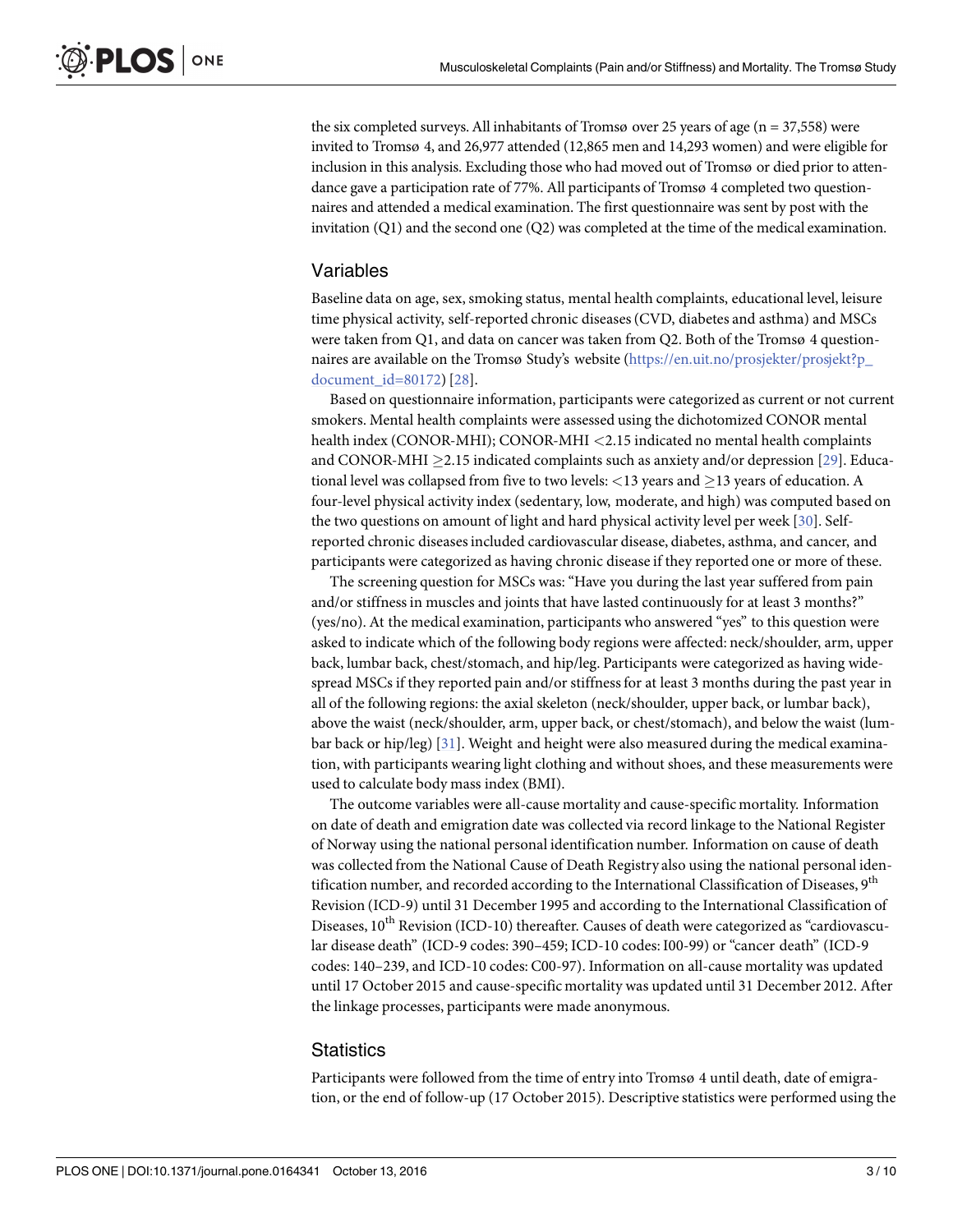<span id="page-3-0"></span>chi-square test for categorical variables and the independent-samples t-test for continuous variables. Cox regression analyses were used to determine the risk estimates of death expressed as hazard ratios (HR) with 95% confidence intervals(CI). The analyses were first performed unadjusted, then adjusted for age, and finally a multivariable Cox regression model was performed. The Cox regression analyses were performed on those with MSCs vs those with no MSCs for all-cause death, cardiovascular death, and cancer death. Analyses on widespread MSCs vs no MSCs were undertaken in the same way. Additionally, a univariable Cox regression model on the presence of MSCs was stratified by 10-year age groups and graphically presented (Fig 1).

The statistical analyses were performed in SPSS version 21. All tests were performed twosided and a p-value *<*0.05 was considered significant.

#### **Ethics**

The Regional Committee of Research Ethics and the Norwegian Data Inspectorate approved the Tromsø 4 survey, and the approval covered linkage to the National Register of Norway and the National Cause of Death Registry for collection of mortality data. Written informed consent was obtained from all participants.

#### **Results**

#### Sample characteristics

Of the 26,977 participants included in this study, 9639 (35.7%) reported MSCs at baseline and 3445 (12.8%) fulfilled the criteria of widespread MSCs. By the end of follow-up in October 2015, a total of 375 participants had emigrated and 5693 (21.1% of the included participants, 2794 women and 2905 men) had died. The mean time and standard deviation from entry into the study until death or censoring was  $18.6 \pm 4.87$  years for the all-cause mortality analyses, and  $16.4 \pm 3.93$  for cause-specific analyses, with an overall of 502,040.3 and 442,045.8 personyears of follow-up, respectively.



Fig 1. Hazard ratios (HRs) and 95% confidence intervals (Cls) stratified by sex and 10-year age groups from a univariable Cox regression model of all-cause mortality among participants with musculoskeletal complaints (MSCs) or widespread MSCs in a prospective cohort study of an adult **general population in Northern Norway.** The Tromsø study.

doi:10.1371/journal.pone.0164341.g001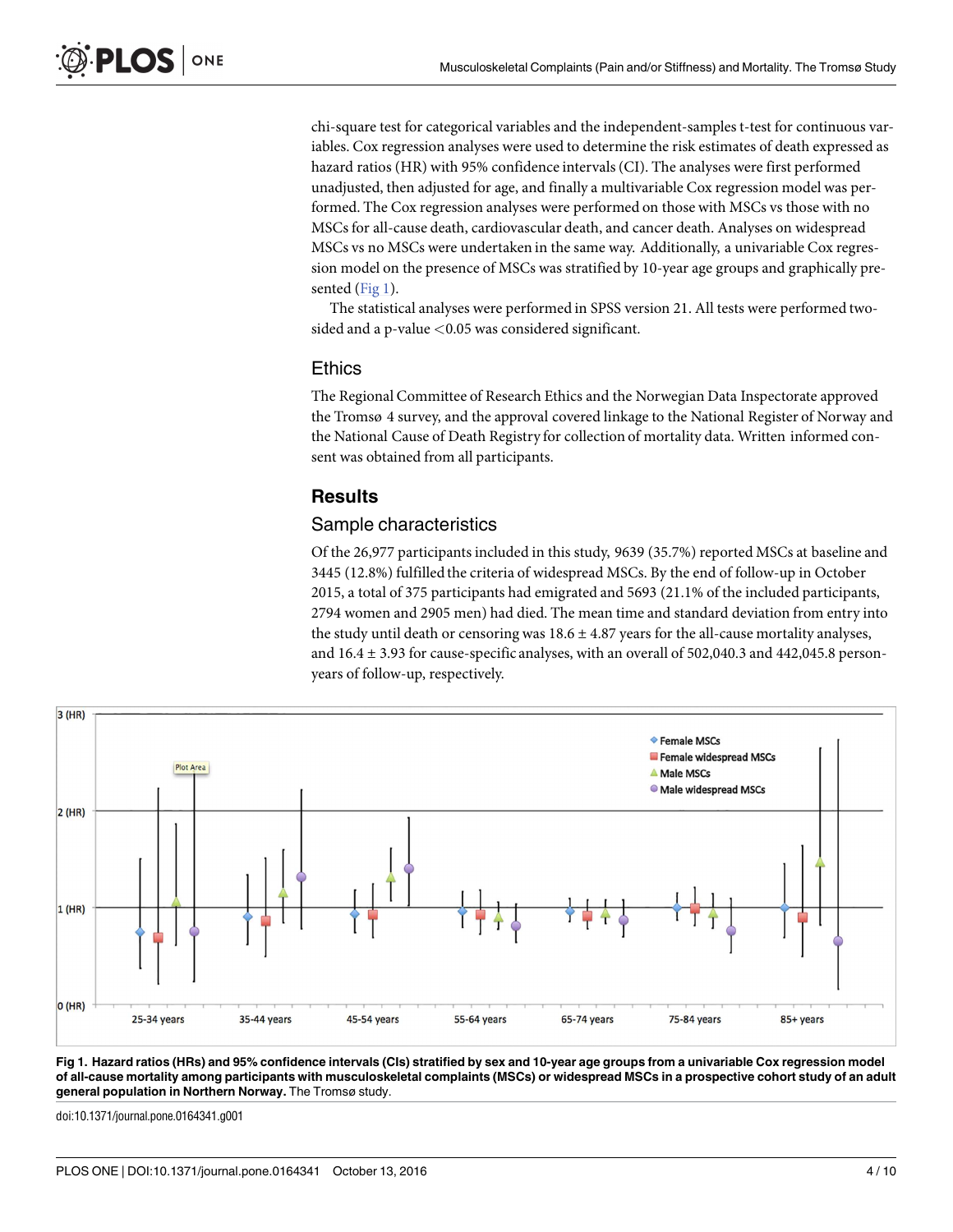<span id="page-4-0"></span>Compared to those without MSCs at baseline, participants reporting MSCs were significantly older (49.96 vs 45.19 years) and had a slightly higher BMI (25.60 vs 24.95). They were also more likely to be current smokers (39.9% vs 35.1%), have mental health complaints (11.3% vs 4.8%), a lower educational level (78.0% vs 66.1%), a sedentary physical activity level (12.2% vs 8.0%), and 60.7% were women compared to 48.0% of those without MSCs (all p-values *<*0.001). The prevalence of self-reported chronic diseaseswas significantly higher among those with MSCs at baseline compared to those without MSCs (20.3% vs 14.3%). The descriptive characteristics were all significantly different when comparing the category of widespread MSCs and no MSCs (all p-values *<*0.001) (Table 1).

# Risk of mortality

In the crude Cox regression model, both sexes had increased risk of death from all causes; women with MSCs at baseline (HR = 1.36, 95% CI: 1.26–1.46) and with widespread MSCs (HR = 1.32, 95% CI, 1.19–1.45); corresponding figuresfor men were HR = 1.35 (95% CI: 1.25–1.45) and HR = 1.26 (95% CI: 1.11–1.43). The risk of cardiovascular disease death and cancer death was higher among those with MSCs and widespread MSCs in both sexes. Furthermore, the age-stratified univariable Cox regression revealed consistent HRs in all of the 10-year age groups [\(Fig](#page-3-0) 1).

However, after adjusting for age in the Cox regression analyses, women with MSCs (HR = 0.98, 95% CI: 0.91–1.06) and widespread MSCs (HR = 0.96, 95% CI: 0.87–1.06) did not have any increased risk of all-cause mortality. The same was true for men (HR = 1.01, 95% CI: 0.93–1.08 for MSCs; HR = 0.95, 95% CI: 0.84–1.08 for widespread MSCs). The risk of death from cardiovascular disease and cancer did not increase for women or men in the age-adjusted regression models [\(Table](#page-5-0) 2).

The results from the age-adjusted analyses were not altered in the multivariable Cox regression models–the risk of death from all causes among women with MSCs (HR = 0.93, 95% CI:  $0.85-1.01$ ) and widespread MSCs (HR = 0.90, 95% CI:  $0.80-1.01$ ) did not increase. Among men, the multivariable regression model showed no significant associations between all-cause mortality and MSCs (HR = 0.93, 95% CI: 0.85–1.01) or widespread MSCs (HR = 0.87, 95% CI: 0.76–1.00). The analyses on cause-specific death did not produce additional information.

# **Discussion**

This large prospective cohort study of an adult population from the Arctic region of Northern Norway examined the relationship between self-reported pain and/or stiffnessin muscles or

| Table 1. Baseline characteristics and descriptive statistics of the study sample by category of musculoskeletal complaint (MSC) in a prospective |  |
|--------------------------------------------------------------------------------------------------------------------------------------------------|--|
| cohort study of an adult general population in Northern Norway. The Tromsø Study.                                                                |  |

| <b>Characteristics</b>                   | No MSCs ( $n = 17,309$ ) | $MSCs (n = 9639)$ | Widespread MSCs $(n = 3445)$ |  |
|------------------------------------------|--------------------------|-------------------|------------------------------|--|
| Age in years, mean (SD)                  | 45.19 (15.0)             | 49.96 (14.99)     | 50.48 (13.9)                 |  |
| Female sex, n (%)                        | 8312 (48.0)              | 5850 (60.7)       | 2383 (69.2)                  |  |
| Current smoker, n (%)                    | 6083 (35.1)              | 3843 (39.9)       | 1481 (43.0)                  |  |
| CONOR-MHI $>2.15**$ , n (%)              | 803 (4.8)                | 1050 (11.3)       | 462 (14.0)                   |  |
| $\le$ 13 years of education, n (%)       | 11,410 (66.1)            | 7491 (78.0)       | 2805 (81.8)                  |  |
| Body mass index, mean (SD)               | 24.95 (3.7)              | 25.60 (4.13)      | 25.74 (4.27)                 |  |
| Sedentary physical activity level, n (%) | 1364 (8.0)               | 1167 (12.2)       | 452 (13.3)                   |  |
| Chronic disease, n (%)                   | 2467 (14.3)              | 1958 (20.3)       | 754 (21.9)                   |  |

Chi-square test for categorical and independent samples t-test for continuous variables (MSCs vs No MSCs and Widespread MSCs vs No MSCs); All pvalues <0,001.

#### \*\*MHI = mental health index.

doi:10.1371/journal.pone.0164341.t001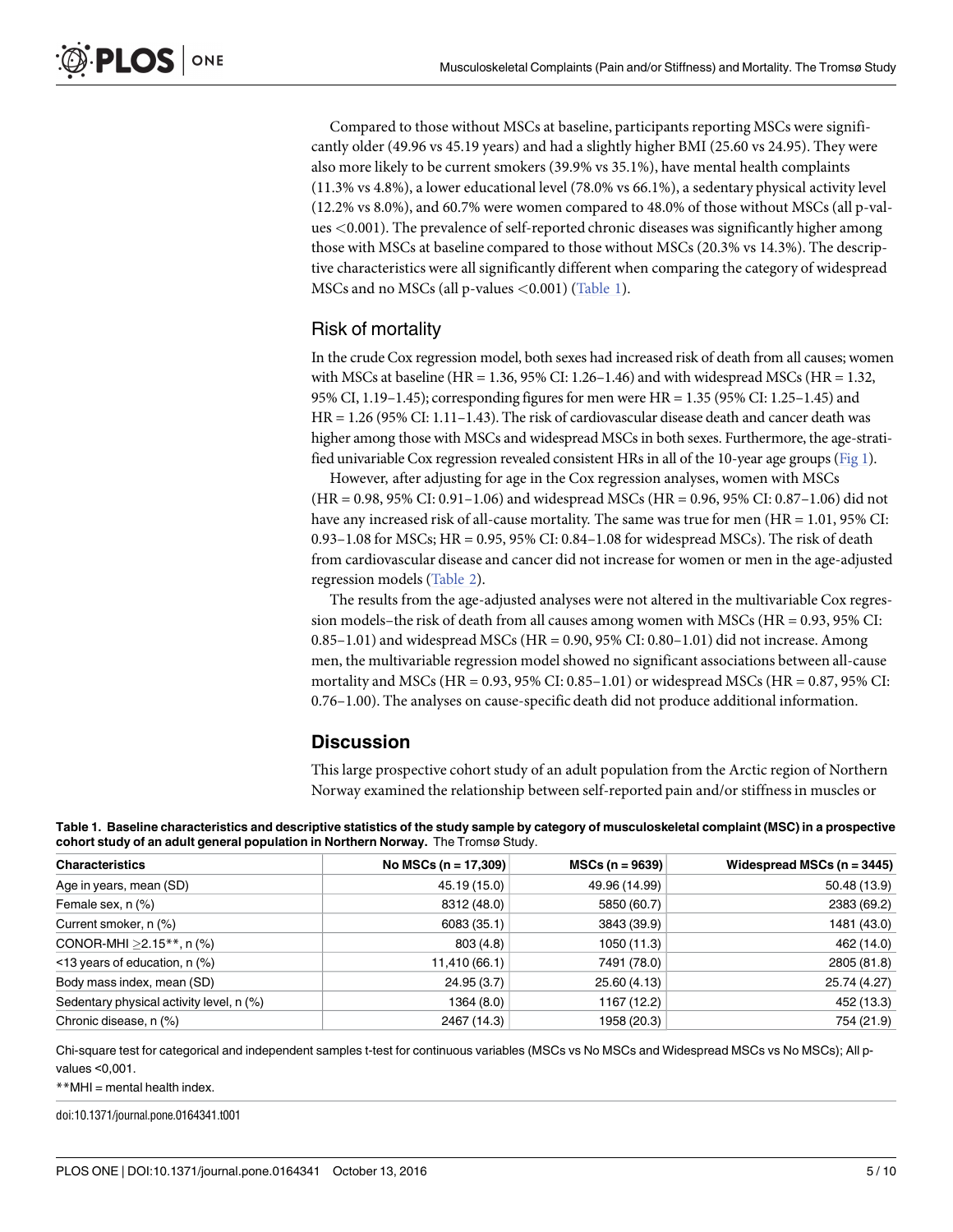<span id="page-5-0"></span>

[Table](#page-4-0) 2. Number of deaths (n) and hazard ratios (HRs) and 95% confidence intervals (CIs) from univariable, age-adjusted and multivariable Cox regression models of all-cause and cause-specific mortality among participants with musculoskeletal complaints (MSCs) or widespread MSCs **in a prospective cohort study of an adult general population in Northern Norway.** The Tromsø Study.

| <b>Outcome</b>              | N of deaths<br>$(\%)$ | Female<br><b>Crude HR</b><br>(95% CI) | Male<br><b>Crude HR</b><br>(95% CI) | Female<br><b>Age-adjusted HR</b><br>(95% CI) | Male<br><b>Age-adjusted HR</b><br>(95% CI) | Female<br>Multivariable <sup>a</sup> HR<br>(95% CI) | Male<br>Multivariable <sup>a</sup> HR<br>(95% CI) |
|-----------------------------|-----------------------|---------------------------------------|-------------------------------------|----------------------------------------------|--------------------------------------------|-----------------------------------------------------|---------------------------------------------------|
|                             |                       |                                       |                                     |                                              |                                            |                                                     |                                                   |
| - MSCs                      | 2376 (24.6)           | $1.36(1.26 -$<br>1.46)                | $1.35(1.25 -$<br>1.45)              | $0.98(0.91 - 1.06)$                          | $1.01(0.93 - 1.08)$                        | $0.93(0.85 - 1.01)$                                 | $0.93(0.85 - 1.01)$                               |
| - Widespread<br><b>MSCs</b> | 806 (23.4)            | $1.32(1.19 -$<br>1.45)                | $1.26(1.11 -$<br>1.43)              | $0.96(0.87 - 1.06)$                          | $0.95(0.84 - 1.08)$                        | $0.90(0.80 - 1.01)$                                 | $0.87(0.76 - 1.00)$                               |
| <b>CVD mortality</b>        |                       |                                       |                                     |                                              |                                            |                                                     |                                                   |
| - MSCs                      | 743 (7.7)             | $1.41(1.23 -$<br>1.61)                | $1.41(1.23 -$<br>1.62)              | $1.05(0.92 - 1.20)$                          | $1.06(0.93 - 1.22)$                        | $0.94(0.80 - 1.10)$                                 | $0.98(0.85 - 1.14)$                               |
| -Widespread<br><b>MSCs</b>  | 252(7.3)              | $1.31(1.10 -$<br>1.58)                | $1.42(1.14 -$<br>1.77)              | $1.04(0.86 - 1.24)$                          | $1.12(0.90 - 1.40)$                        | $0.92(0.73 - 1.14)$                                 | $1.07(0.84 - 1.35)$                               |
| Cancer<br>mortality         |                       |                                       |                                     |                                              |                                            |                                                     |                                                   |
| - MSCs                      | 578 (6.0)             | $1.17(1.01 -$<br>1.36)                | $1.30(1.12 -$<br>1.51)              | $0.88(0.76 - 1.03)$                          | $0.98(0.85 - 1.14)$                        | $0.91(0.77 - 1.08)$                                 | $0.94(0.80 - 1.11)$                               |
| -Widespread<br><b>MSCs</b>  | 218(6.3)              | $1.26(1.04 -$<br>(1.53)               | $1.39(1.10 -$<br>1.76)              | $0.94(0.77 - 1.14)$                          | $1.07(0.84 - 1.35)$                        | $0.95(0.76 - 1.20)$                                 | $1.00(0.77 - 1.30)$                               |

Bold text = significant results. CVD = cardiovascular disease.

**a** Adjusted for age, smoking, mental health complaints, educational level, body mass index, leisure time physical activity, self-reported chronic diseases (cancer, CVD, diabetes or asthma).

doi:10.1371/journal.pone.0164341.t002

joints (musculoskeletal complaints: MSCs) and mortality. The crude analyses revealed a 35% to 36% increased risk of death in women and men with self-reported MSCs. The corresponding figures for the more serious cases (widespread MSCs) were lower in both women and men. However, the significantly increased mortality risk found in the crude analyses was lost in the age-adjusted Cox regression models, which could not be explained by systematic changes in mortality risk by increasing age [\(Fig](#page-3-0) 1). The results did not change significantly in the multivariable Cox regression models. In sum, this indicates that if there is a true increase in the risk of death among our participants reporting MSCs, it must be attributed to other negative health determinants. Our study highly suggests that presence of MSCs are not independent predictors of mortality. These findings are supported by other authors  $[13-17]$ , including a Norwegian cohort study published in 2016 by Åsberg et al [[19](#page-8-0)].

We previously demonstrated that the prevalence of severe MSCs increased up to the age of 50–59 years, and decreased thereafter[\[3](#page-7-0)]. In light of our current findings, it is unlikely that premature death can explain the declining prevalence of severe MSCs after the age of 60. It may instead reflect an actual decrease in the burden of MSCs in some parts of the population, which could be interesting to explore further from a therapeutic point of view.

To our knowledge, only a few studies found increased mortality related to MSCs after adjusting for potential confounders [[10](#page-7-0), [32](#page-8-0), [12](#page-8-0), [11](#page-7-0)]; most of them had smaller cohorts and a shorter follow-up time compared to the present study. The latest systematic review in this field stressed the importance of using a harmonized methodology for future robust determination of whether chronic pain increasesthe risk of mortality and for identification of possible pathways [\[26\]](#page-8-0). Even though the study by Åsberg et al study was carried out in a more southern part of Norway with a more rural population, there are several methodologicalsimilarities between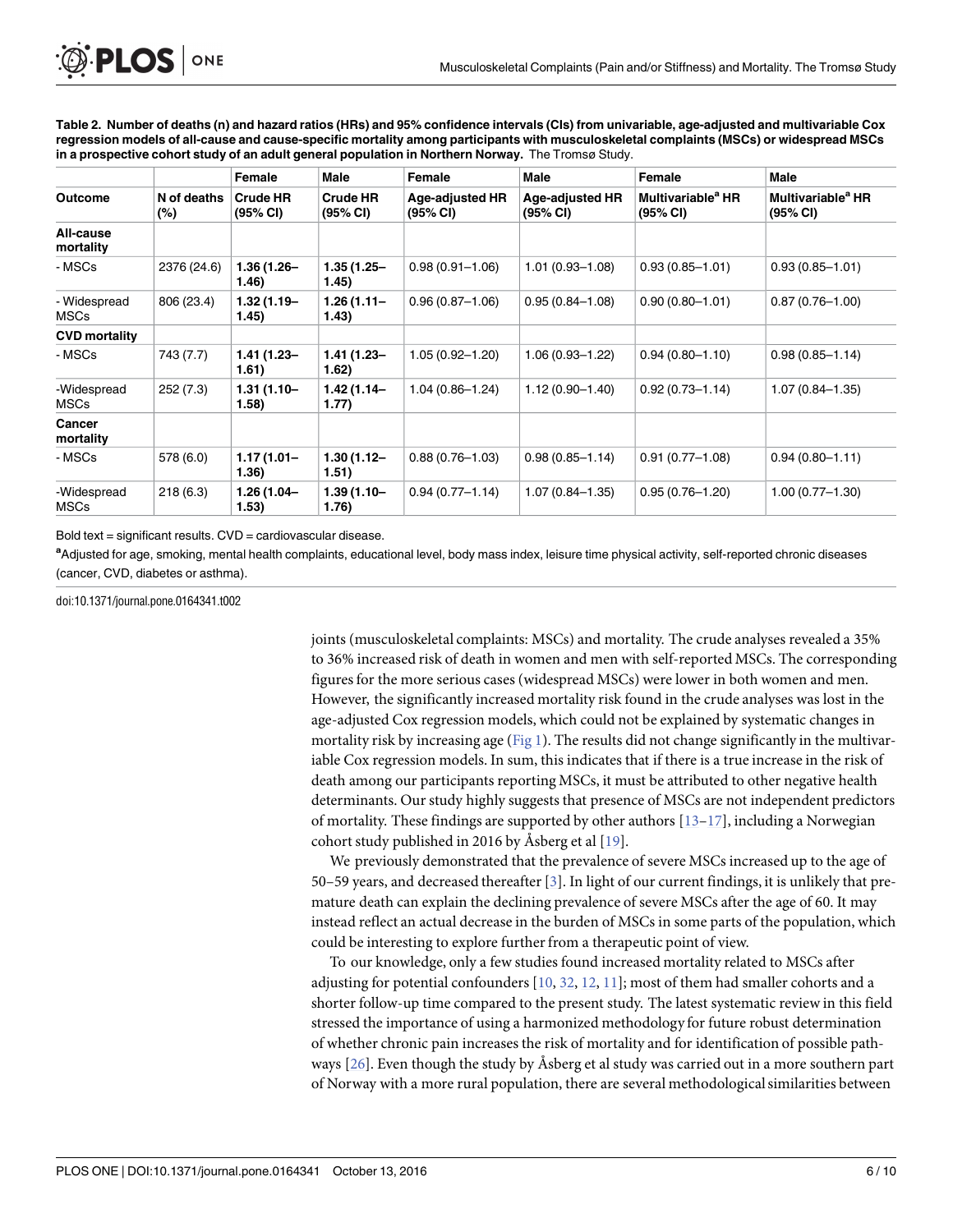<span id="page-6-0"></span>these two studies. Both were carried out in large general populations of Norwegian women and men with good participation rates, and the variables on MSCs and mortality were highly comparable. In addition, Norway has a nationwide social welfare system; hence, both populations experience similar level of socialsupport. In summary, the present study, together with the Åsberg et al study, addresses the concerns raised by Smith et al in their systematic review, and we claim that the results of these studies together robustly determine that MSCs alone do not contribute to an increased risk of death. However, individuals reporting MSCs might have poorer health than those without MSCs due to coexisting conditions, and this should be reviewed carefully by health workers and researchers when dealing with individuals suffering from MSCs. From the patients' perspective these findings might also be interesting to review. Even though MSCs can influence on the individuals working capacity and quality of life, focusing on reduction of negative lifestyle factors are still more important than MSCs in preventing premature death.

# Strengths and limitations

There are several methodological considerations that should be carefully reviewed in the present study. The follow-up time of up to 21 years is one of the major strengths. If we assume that the exposure time of MSCs needs to be several months or years before it influences mortality rates, our study design should reveal any such associations. However, we only have information about MSCs at baseline and that they lasted for at least 3 months during the past year. Thus, it is possible that some of our participants who reported MSCs at baseline no longer had them after the baseline examination or during follow-up. On the other hand, some participants might have experiencedMSCs during follow-up, which might result in underestimation of the associated risk of death.

To a large extent, we based our analyses on self-reported health information, which in itself might produce bias. The information on cancer was taken from the second questionnaire (Q2), which was completed at the time of the medical examination. However, Q2 had a slightly lower response rate than did the first questionnaire (Q1), and this contributed to the high number of missing values for the self-reported disease variable. However, we conducted a sensitivity analysis including only those respondents that answered Q2 ( $N = 22,981$ ) and the results did not differ from those presented in [Table](#page-5-0) 2.

The screening question on MSCs has been found to have acceptable reliability [[5\]](#page-7-0). Furthermore, a validation study of self-reported stroke data from the same study population has been performed, and the authors concluded that stroke prevalence could be assessed through ques-tionnaire information in epidemiological research [[33\]](#page-9-0). If the same applies for other diseases, we can assume that our self-reported data on chronic diseasesis credible. The variables on mental health complaints (CONOR-mental health index) have been validated and found to correspond well with the widely used Hospital Anxiety and Depression Scale (HADS) and Hopkins Symptom Check List (HSCL-10) [[29](#page-8-0)]. Regarding the validity of mortality data, all deaths of Norwegian inhabitants are reported to the National Register of Norway through a standardized death certificate completed by a medical doctor who also determines the cause of death. As such, there might be some uncertainty connected to the cause of death since autopsy is not obligatory in Norway. However, the date of death must be regarded as highly valid, which applies to our all-cause mortality analysis.

# **Conclusion**

The results of this study do not support that MSCs are an independent risk factor of mortality. Increased rates of death among individuals with self-reported MSCs could be attributed to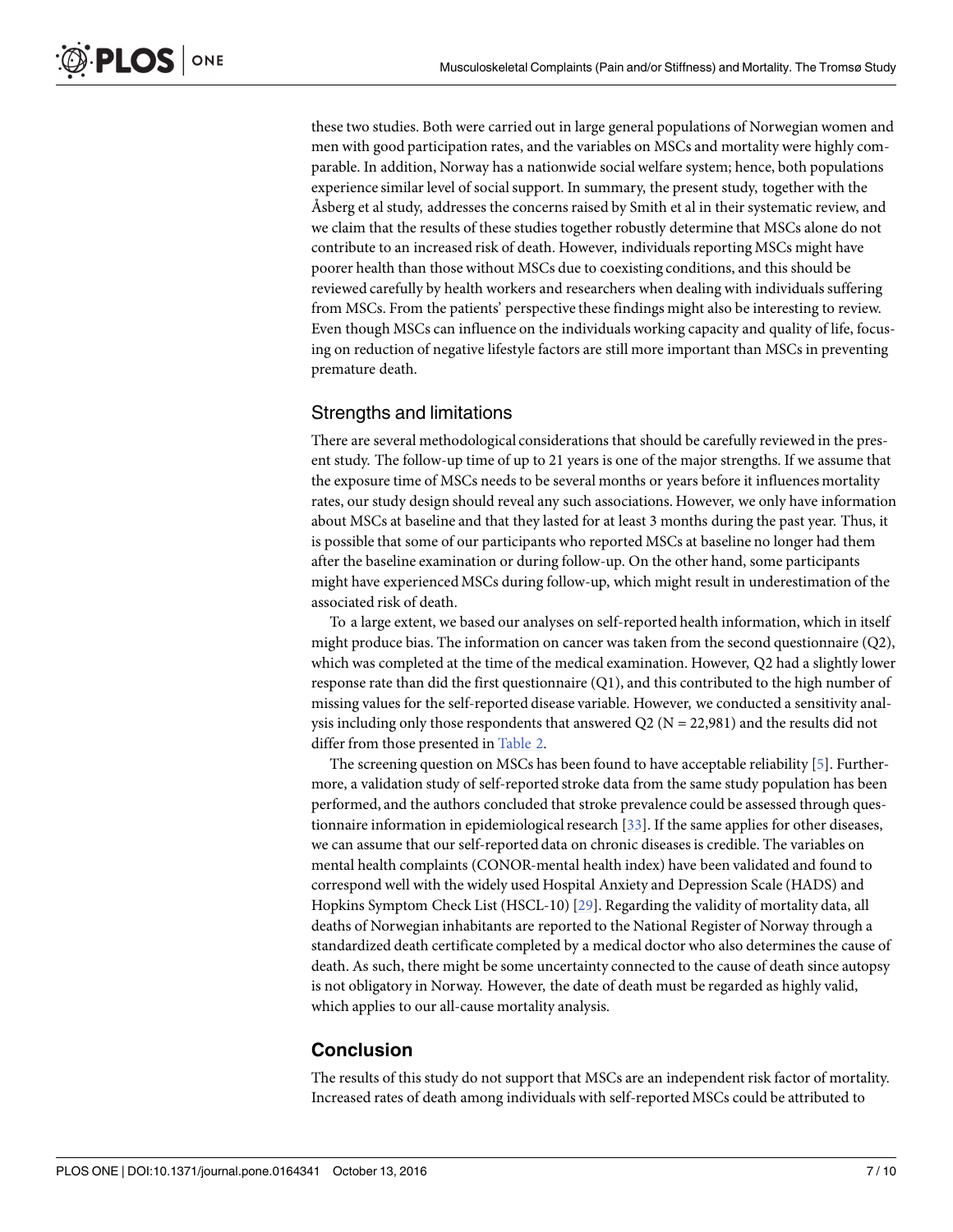<span id="page-7-0"></span>other coexisting characteristics and risk factors, and reduction of negative lifestyle factors are still more important than MSCs in preventing premature death.

### **Acknowledgments**

The authors thank the participants of the Tromsø study for their continuing cooperation and the leaders of the Tromsø study for providing access to the data. The authors also thank Trudy Perdrix-Thoma for valuable language editing of the manuscript.

# **Author Contributions**

**Conceptualization:** OFA NE EK.

**Formal analysis:** OFA LAA.

**Funding acquisition:** OFA EK.

**Methodology:**OFA LAA.

**Project administration:** EK.

**Supervision:** LAA NE EK.

**Visualization:** OFA.

**Writing – original draft:** OFA.

**Writing – review& editing:** OFA LAA NE EK.

#### **References**

- **[1](#page-1-0).** Hoy D, Bain C, Williams G, March L, Brooks P, Blyth F, et al. A systematic review of the global prevalence of low back pain. Arthritis and rheum. 2012; 64(6):2028–37.
- **2.** Bergman S, Herrstrom P, Hogstrom K, Petersson IF, Svensson B, Jacobsson LT. Chronic musculoskeletal pain, prevalence rates, and sociodemographic associations in a Swedish population study. J Rheumatol. 2001; 28(6):1369–77. PMID: [11409133](http://www.ncbi.nlm.nih.gov/pubmed/11409133)
- **[3](#page-1-0).** Andorsen OF, Ahmed LA, Emaus N, Klouman E. High prevalence of chronic musculoskeletal complaints among women in a Norwegian general population: the Tromso study. BMC res notes. 2014; 7:506. doi: [10.1186/1756-0500-7-506](http://dx.doi.org/10.1186/1756-0500-7-506) PMID: [25103880](http://www.ncbi.nlm.nih.gov/pubmed/25103880)
- **[4](#page-1-0).** Jimenez-Sanchez S, Jimenez-Garcia R, Hernandez-Barrera V, Villanueva-Martinez M, Rios-Luna A, Fernandez-de-las-Penas C. Has the prevalence of invalidating musculoskeletal pain changed over the last 15 years (1993–2006)? A Spanish population-based survey. J Pain. 2010; 11(7):612–20. doi: [10.](http://dx.doi.org/10.1016/j.jpain.2009.09.015) [1016/j.jpain.2009.09.015](http://dx.doi.org/10.1016/j.jpain.2009.09.015) PMID: [20356799](http://www.ncbi.nlm.nih.gov/pubmed/20356799)
- **[5](#page-1-0).** Hagen K, Linde M, Heuch I, Stovner LJ, Zwart JA. Increasing Prevalence of Chronic Musculoskeletal Complaints. A Large 11-Year Follow-Up in the General Population (HUNT 2 and 3). Pain Med. 2011; 12(11):1657–66. doi: [10.1111/j.1526-4637.2011.01240.x](http://dx.doi.org/10.1111/j.1526-4637.2011.01240.x) PMID: [21939496](http://www.ncbi.nlm.nih.gov/pubmed/21939496)
- **[6](#page-1-0).** McBeth J, Jones K. Epidemiology of chronic musculoskeletal pain. Best Pract Res ClinRheumtol. 2007; 21(3):403–25.
- **[7](#page-1-0).** Bone and joint decade's website. Available: <http://www.boneandjointdecade.org/>. Accessed 14 May 2012.
- [8](#page-1-0). Statistics of sick-leave in Norway 2001–2014. Available: [http://www.nav.no/no/NAV+og+samfunn/](http://www.nav.no/no/NAV+og+samfunn/Statistikk/Sykefravar+-+statistikk/Sykefravar/Arkiv+Sykefravarsstatistikk) [Statistikk/Sykefravar+-+statistikk/Sykefravar/Arkiv+Sykefravarsstatistikk.](http://www.nav.no/no/NAV+og+samfunn/Statistikk/Sykefravar+-+statistikk/Sykefravar/Arkiv+Sykefravarsstatistikk) Accessed 20 September 2015.
- **[9](#page-1-0).** Brage S, Thune, O. Medisinske årsaker til uførhet i alderen 25–39 år. NAV. 2009. Available: [http://](http://www.nav.no/Forsiden/_attachment/188884?=true&_ts=11fdc38b998) [www.nav.no/Forsiden/\\_attachment/188884?=true&\\_ts=11fdc38b998.](http://www.nav.no/Forsiden/_attachment/188884?=true&_ts=11fdc38b998) Accessed 20 September 2015.
- **[10](#page-1-0).** Macfarlane GJ, McBeth J, Silman AJ. Widespread body pain and mortality: prospective population based study. BMJ. 2001; 323(7314):662–5. PMID: [11566829](http://www.ncbi.nlm.nih.gov/pubmed/11566829)
- **[11](#page-5-0).** Nitter AK, Forseth KØ. Mortality rate and causes of death in women with self-reported musculoskeletal pain: Results from a 17-year follow-up study. Scand J Pain. 2013; 4(2):86–92.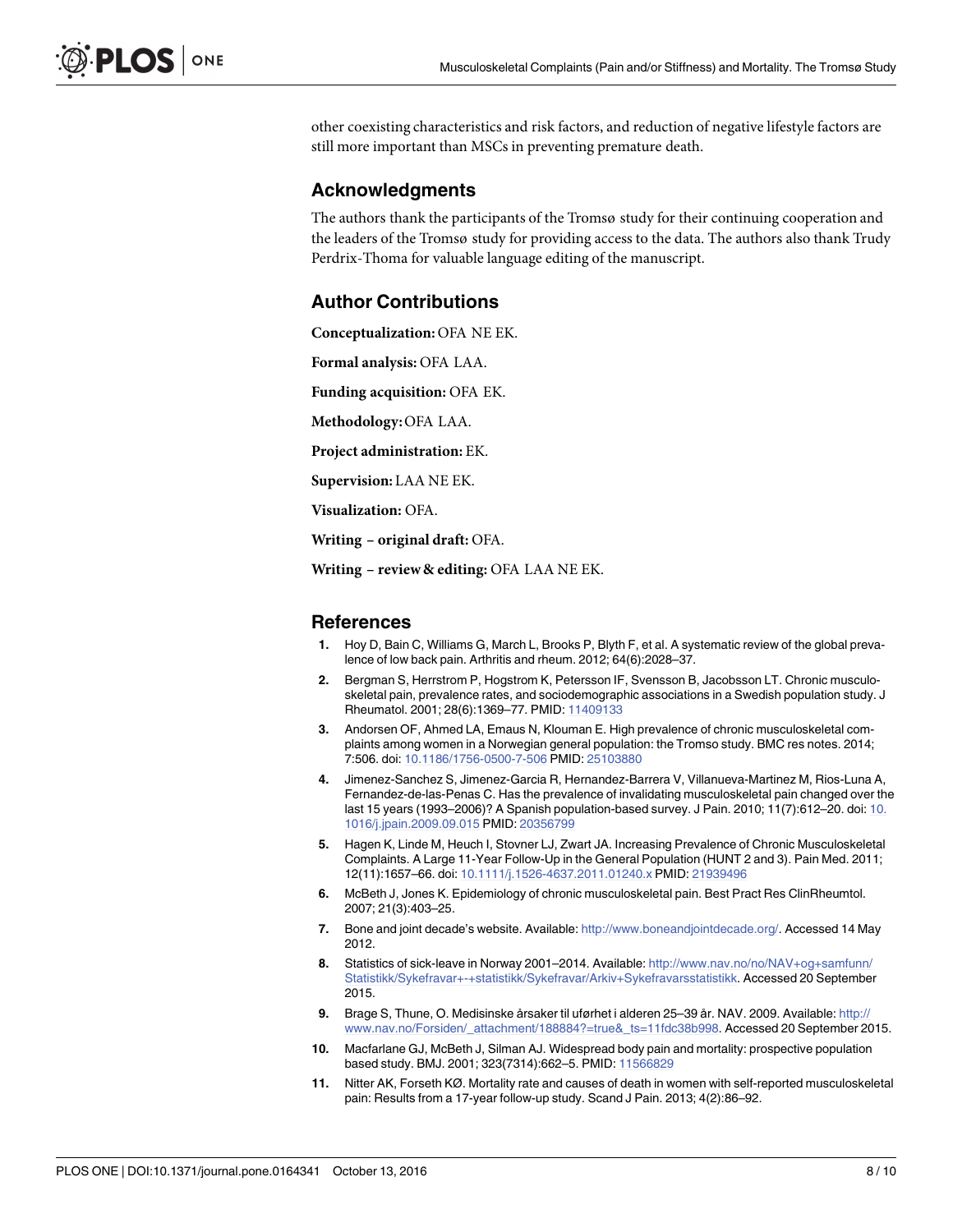- <span id="page-8-0"></span>**[12](#page-5-0).** Sjogren P, Gronbaek M, Peuckmann V, Ekholm O. A population-based cohort study on chronic pain: the role of opioids. Clin J Pain. 2010; 26(9):763–9. doi: [10.1097/AJP.0b013e3181f15daf](http://dx.doi.org/10.1097/AJP.0b013e3181f15daf) PMID: [20842015](http://www.ncbi.nlm.nih.gov/pubmed/20842015)
- **[13](#page-5-0).** Andersson HI. Increased mortality among individuals with chronic widespread pain relates to lifestyle factors: a prospective population-based study. Disabil Rehabil. 2009; 31(24):1980–7. doi: [10.3109/](http://dx.doi.org/10.3109/09638280902874154) [09638280902874154](http://dx.doi.org/10.3109/09638280902874154) PMID: [19874076](http://www.ncbi.nlm.nih.gov/pubmed/19874076)
- **[14](#page-1-0).** Torrance N, Elliott AM, Lee AJ, Smith BH. Severe chronic pain is associated with increased 10 year mortality. A cohort record linkage study. Eur J Pain. 2010; 14(4):380–6. doi: [10.1016/j.ejpain.2009.07.](http://dx.doi.org/10.1016/j.ejpain.2009.07.006) [006](http://dx.doi.org/10.1016/j.ejpain.2009.07.006) PMID: [19726210](http://www.ncbi.nlm.nih.gov/pubmed/19726210)
- **[15](#page-1-0).** Macfarlane GJ, Jones GT, Knekt P, Aromaa A, McBeth J, Mikkelsson M, et al. Is the report of widespread body pain associated with long-term increased mortality? Data from the Mini-Finland Health Survey.Rheumatology (Oxford). 2007; 46(5):805–7.
- **16.** Wolfe F, Hassett AL, Walitt B, Michaud K. Mortality in fibromyalgia: a study of 8,186 patients over thirty-five years. Arthritis Care Res. 2011; 63(1):94–101.
- **[17](#page-5-0).** Smith BH, Elliott AM, Hannaford PC. Pain and subsequent mortality and cancer among women in the Royal College of General Practitioners Oral Contraception Study.Br J Gen Pract. 2003; 53(486):45–6. PMID: [12564277](http://www.ncbi.nlm.nih.gov/pubmed/12564277)
- **18.** Dreyer L, Kendall S, Danneskiold-Samsoe B, Bartels EM, Bliddal H. Mortality in a cohort of Danish patients with fibromyalgia: increased frequency of suicide. Arthritis Rheum. 2010; 62(10):3101–8. doi: [10.1002/art.27623](http://dx.doi.org/10.1002/art.27623) PMID: [20583101](http://www.ncbi.nlm.nih.gov/pubmed/20583101)
- **[19](#page-1-0).** Asberg AN, Stovner L, Zwart JA, Winsvold BS, Heuch I, Hagen K. Chronic musculoskeletal complaints as a predictor of mortality. The HUNT study. Pain. 2016. doi: [10.1097/j.pain.0000000000000537](http://dx.doi.org/10.1097/j.pain.0000000000000537) PMID: [26919487](http://www.ncbi.nlm.nih.gov/pubmed/26919487)
- **[20](#page-1-0).** Cimmino MA, Ferrone C, Cutolo M. Epidemiology of chronic musculoskeletal pain. Best Pract Res ClinRheumtol. 2011; 25(2):173–83.
- **21.** Kvalheim S, Sandven I, Hagen K, Zwart JA. Smoking as a risk factor for chronic musculoskeletal complaints is influenced by age. The HUNT Study. Pain. 2013; 154(7):1073–9. doi: [10.1016/j.pain.2013.](http://dx.doi.org/10.1016/j.pain.2013.03.015) [03.015](http://dx.doi.org/10.1016/j.pain.2013.03.015) PMID: [23623251](http://www.ncbi.nlm.nih.gov/pubmed/23623251)
- **22.** Holth HS, Werpen HK, Zwart JA, Hagen K. Physical inactivity is associated with chronic musculoskeletal complaints 11 years later: results from the Nord-Trondelag Health Study. BMC Musculoskelet Disord. 2008; 9:159. doi: [10.1186/1471-2474-9-159](http://dx.doi.org/10.1186/1471-2474-9-159) PMID: [19046448](http://www.ncbi.nlm.nih.gov/pubmed/19046448)
- **[23](#page-1-0).** Goodson NJ, Smith BH, Hocking LJ, McGilchrist MM, Dominiczak AF, Morris A, et al. Cardiovascular risk factors associated with the metabolic syndrome are more prevalent in people reporting chronic pain: Results from a cross-sectional general population study. Pain. 2013 Sep; 154(9):1595–602. doi: [10.1016/j.pain.2013.04.043](http://dx.doi.org/10.1016/j.pain.2013.04.043) PMID: [23707277](http://www.ncbi.nlm.nih.gov/pubmed/23707277)
- **[24](#page-1-0).** Fagerstrom K. The epidemiology of smoking: health consequences and benefits of cessation. Drugs. 2002; 62Suppl 2:1–9. PMID: [12109931](http://www.ncbi.nlm.nih.gov/pubmed/12109931)
- **[25](#page-1-0).** Warburton DE, Nicol CW, Bredin SS. Health benefits of physical activity: the evidence. CMAJ. 2006; 174(6):801–9. doi: [10.1503/cmaj.051351](http://dx.doi.org/10.1503/cmaj.051351) PMID: [16534088](http://www.ncbi.nlm.nih.gov/pubmed/16534088)
- **[26](#page-1-0).** Smith D, Wilkie R, Uthman O, Jordan JL, McBeth J. Chronic pain and mortality: a systematic review. PloS one. 2014; 9(6):e99048. doi: [10.1371/journal.pone.0099048](http://dx.doi.org/10.1371/journal.pone.0099048) PMID: [24901358](http://www.ncbi.nlm.nih.gov/pubmed/24901358)
- **[27](#page-1-0).** Eggen AE, Mathiesen EB, Wilsgaard T, Jacobsen BK, Njolstad I. The sixth survey of the Tromso Study (Tromso 6) in 2007–08: Collaborative research in the interface between clinical medicine and epidemiology: Study objectives, design, data collection procedures, and attendance in a multipurpose population-based health survey. Scand J Public Health. 2013; 41(1):65–80. doi: [10.1177/1403494812469851](http://dx.doi.org/10.1177/1403494812469851) PMID: [23341355](http://www.ncbi.nlm.nih.gov/pubmed/23341355)
- [28](#page-2-0). The Tromsø study website. Available: [https://en.uit.no/prosjekter/prosjekt?p\\_document\\_id=80172](https://en.uit.no/prosjekter/prosjekt?p_document_id=80172). Accessed 20 March 2016.
- **[29](#page-2-0).** Søgaard A, Bjelland I, Tell GS, Røysamb E. A comparison of the CONOR mental health index to the HSCL-10 and HADS Nor J epidem. 2003; 13:279–84.
- **[30](#page-2-0).** Morseth B, Ahmed LA, Bjornerem A, Emaus N, Jacobsen BK, Joakimsen R, et al. Leisure time physical activity and risk of non-vertebral fracture in men and women aged 55 years and older: the Tromso Study. Eur J Epidemiol. 2012; 27(6):463–71. doi: [10.1007/s10654-012-9665-y](http://dx.doi.org/10.1007/s10654-012-9665-y) PMID: [22392588](http://www.ncbi.nlm.nih.gov/pubmed/22392588)
- **[31](#page-2-0).** Wolfe F, Smythe HA, Yunus MB, Bennett RM, Bombardier C, Goldenberg DL, et al. The American College of Rheumatology 1990 Criteria for the Classification of Fibromyalgia. Report of the Multicenter Criteria Committee. Arthritis Rheum. 1990; 33(2):160–72. PMID: [2306288](http://www.ncbi.nlm.nih.gov/pubmed/2306288)
- **[32](#page-5-0).** McBeth J, Symmons DP, Silman AJ, Allison T, Webb R, Brammah T, et al. Musculoskeletal pain is associated with a long-term increased risk of cancer and cardiovascular-related mortality. Rheumatology (Oxford). 2009; 48(1):74–7.